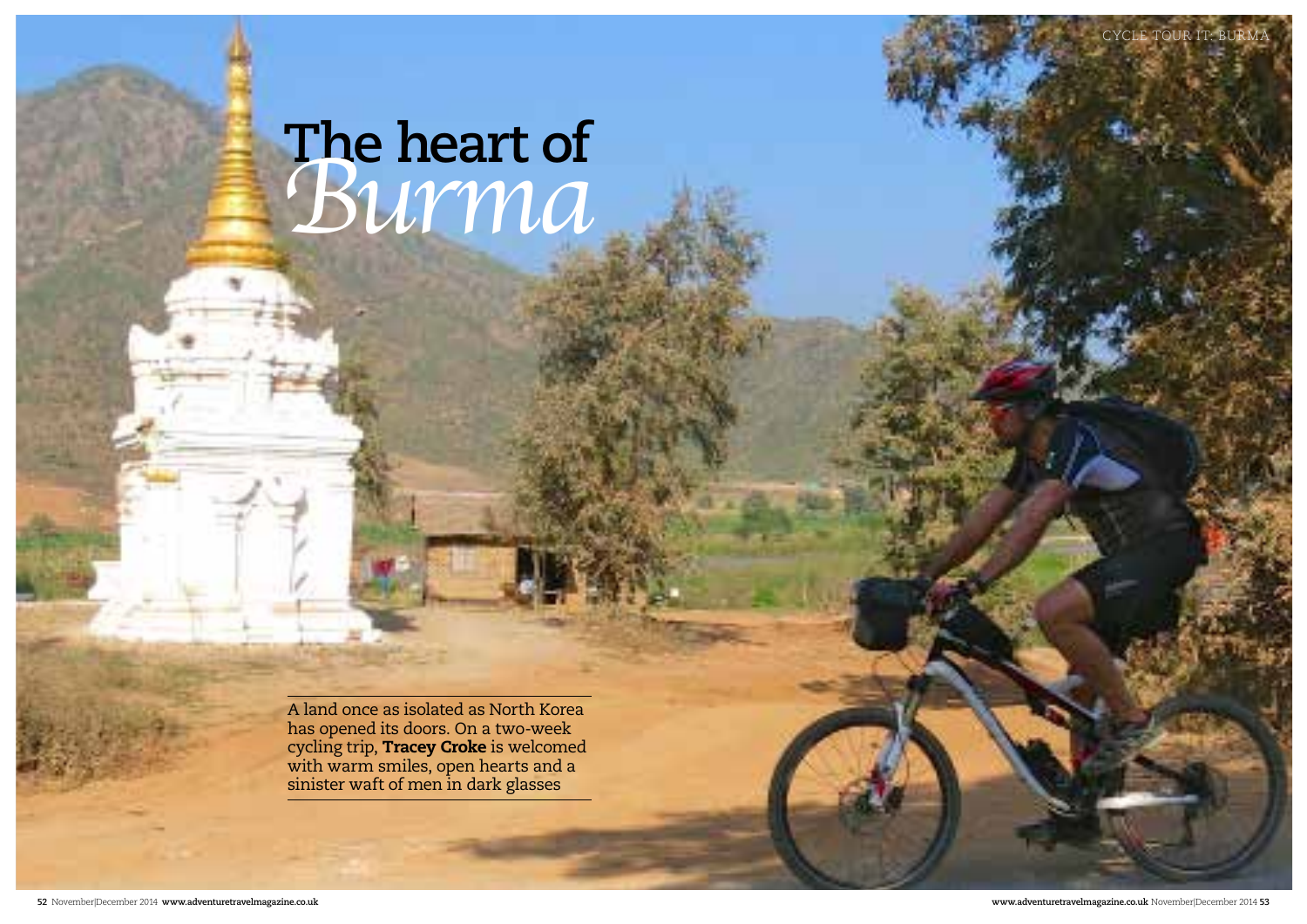renowned Inle Lake and the ancient city of Bagan.

A visit to Burma is well overdue for me. I had an opportunity to go there back in 2006 when I was travelling through Indochina. I decided to steer clear in support of Aung San Suu Kyi's wishes; she was under house arrest at the time.

surprisingly – with ensuite bathrooms. English is widely spoken in Burma. "A good remnant of the colonial days," my guide eloquently tells me. In a remote town, a group of giggling young women recommend a good place to get a Burmese-style breakfast. They point to a ramshackle brick building where a young boy is out front, speedily stretching dough with the finesse of a master baker under the semi-watchful eye of his father. We order the local dish that sent its aroma meandering  $\blacktriangleright$ 

Back then, travel to Burma was seen as an endorsement of the military regime. Many of the regime's tourismrelated projects have involved forced labour, arbitrary property seizures, compulsory relocations and other human rights abuses, says Burma Campaign UK (http://burmacampaign. org.uk). However, since her release from house arrest in November 2010, Aung San Suu Kyi and her party, the National League for Democracy (NLD), has said that responsible travel can help change the country and local people will benefit from the money spent. Down those tracks that take me into the heart of Burma, Aung San Suu Kyi's hopes are materialising. Although some areas are still off-limits, tour companies are expanding beyond the more well-known sightseeing attractions. Small guest houses are popping up to cater for the tourist trickle and families are adding rooms for travellers to their humble homes. Trading in a level of comfort assured from the more established spots such as Inle Lake (recently reported in The Telegraph to be suffering from poorly managed 'over tourism' by the current regime) opens doors to cosy guest houses in the unlikeliest places, often –

t last I see a roadside shack.<br>
I pull up for a rest. The rust-<br>
coloured dust is already<br>
settling around a group of<br>
concerned children as their football I pull up for a rest. The rustcoloured dust is already settling around a group of rolls towards me. "Mingalaba (hello)," I say, handing it back. The chillies drying on the mat in the midday heat make more noise than the children do… until a burst of giggles breaks through the curious silence.

I walk into the shack to find the owner attentively waiting. It's stocked with nothing I recognise except for three-in-one coffee sachets and sprite. "Mingalaba," I say again. "Mingalaba," is returned with a gleeful smile.

Among the mish-mash on offer, my hungry eyes spot large curious snacks in clear cellophane homemade packs sitting next to half-litre water bottles refilled with fuel. "It's good," the shop owner shyly beckons. A quick sniff tells me they haven't been deep fried in petrol so I buy a pack of the large, lumpy, splat-shaped brittle treats and precariously crunch into one. A deficiency in E colour additives leaves the mystery snack with an unappetising grey complexion, which my brain is determined to reference as freeze-dried dog vomit. Nevertheless it's delicious, welcomed by my stomach, and bean curd (I later discover) is nutritious.

Further inside, a yellow-edged portrait of Aung San Suu Kyi and her father hangs on a dried rattan wall. "The lady," the shop owner proclaims with a wide smile. She brings a chair

## Who's writing



**Tracey Croke** is a Sydneybased journalist, travel writer and photographer originally from the UK who writes about roughtytoughty travel, off-track adventure and anything involving a bike. Her quest for a good travel story has seen her venture into post-conflict Afghanistan to join a pioneering expedition across the Pamir Mountains, sleep in a swag next to a crocinfested billabong and have her smalls rummaged through with the muzzle of a Kalashnikov. See more at www.traceycroke.com or on twitter: @TraceyCroke.





As I cycle further into the heart of Burma, I find not only overwhelming support for Aung San Suu Kyi, but outspoken people who are not afraid and eager to talk about her

over so I can rest, sit and admire it properly. "She's very famous around the world," I say. "Yes," the shop owner beams. I turn around to find her family and a couple of villagers have joined us. With hands clasped at their hearts they joyfully chorus "the lady."

Feeling refreshed, fuzzy and overwhelmingly uplifted, I fill my cycling jersey pockets with three-inone coffee sachets and push on to find my friends ahead.

I am in Burma, cycling from the mountains of Heho to the Bay of Bengal and back into Yangon. The two-week, 700km mountain bike trip, over mixed terrain, will involve long days in the saddle but also some rest days to visit a couple of the country's famous attractions, namely the world-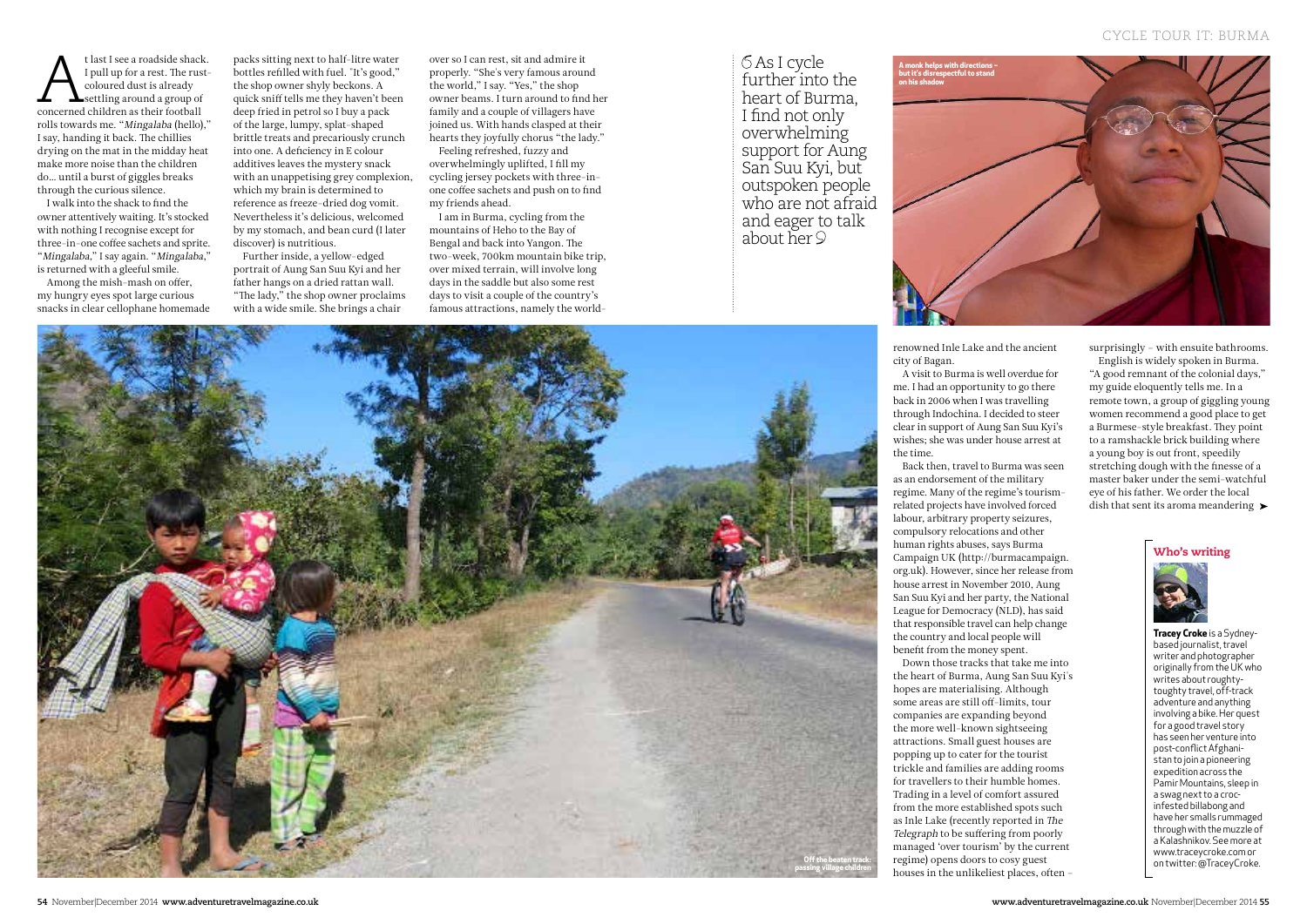## CYCLE TOUR IT: BURMA

the streets to tease our hungry bellies. The pangs become unbearable when my nostrils fill with the smell of fresh dough slapped on the side of a hot clay oven baking to order. A few minutes later, we are all dunking warm charred flatbread into a thick tasty plate of chickpea stew; perfect sustenance for the ride ahead through the misty, balmy morning.

Sustenance is a big deal on longdistance bike trips. There is no shortage of places to get delicious food down the back roads for those in the know. Our local guides consistently seek out these hidden treasures. A mix of tasty and mildly spiced vegetable, meat and fish dishes materialise from the unlikeliest looking of places – tapas or meze style – in small bowls. Whether our arrival is expected or not, food is on the

table remarkably quickly and it keeps coming until we say stop.

After lunch, my bike is handed back to me by one of our local support team. The muck has been cleaned from my chain. My water bottle is filled. I'm offered snacks for the road ahead. They'll also check on me several times en route. They've only done this trip twice before and already they support like pros.

The amount of road building underway in Burma surprises me. And so does the number of flashy cars negotiating the rough roads. I lose count of the times a fully laden cart pulled by two oxen struggles to negotiate between a steam roller and a top-of-the-range BMW or Mercedes coming in the opposite direction. It's hot and dusty. Men, women and sometimes children toil breaking rocks with handheld hammers. As I judder across the newly laid hardcore, some of the road workers stand up to get a better view. "Mingalaba," we shout while trying to wave and steady our bikes. "Mingalaba," we hear from behind, followed by roars of laughter. The driver in dark sunglasses pretends not to notice as he thunders past. Despite the smiles and laughter,

those men in dark glasses are a reminder that when you scratch the newly laid surfaces, tough rule remains. "Some observers are worried that with most sanctions and international pressure lifted, there is already some backsliding on human rights," explains Dermot Macward who owns Red Spokes, the company I'm travelling with. He started running tours here after the NLD ended its call for tourists not to visit Burma. While the country has already suffered a certain amount of tourism dollar destruction, if channelled properly, Dermot believes it has power to enhance the economic life of the people by creating new jobs and raising the standard of living. Tat means avoiding anything plush. Many of the bigger tourism-related businesses are still owned by the families of those in government, or their friends. But Dermot has already developed strong relationships with local contacts to ensure as much money as possible goes into the pockets of independently owned businesses, communities and local people, not the fuel tanks of topnotch BMWs. "It's difficult to know, but not impossible," he says.  $\blacktriangleright$ 

Along the route, mountain vistas, vivid sunsets, golden stupas, marching monks and local characters constantly demand our cameras' attention. In tiny villages, sleeping dogs, lolling pigs and wandering goats are benign to our arrival, but their warm-hearted owners and football-mad children are excited to see us venturing down their lessbeaten path.

# **6 Sustenance is a big** deal on long-distance bike trips. There is no shortage of places to get delicious food down the back roads

# Burma travel tips



Dermot Macward from Red Spokes Adventure Tours gives us five tips for travelling responsibly in Burma

## 1 Language

 A simple greeting goes a long way. Say 'Mingalaba' when meeting someone, use 'U' in front of men's names and 'Daw' in front of women's names.

### 2 Customs

 Learn about local customs and show respect to the communities you visit. For example, offer articles with both hands and keep both feet on the ground. Don't touch anybody's head. Don't touch women. Don't step over any part of a person.

#### 3 Photo stops

Ask permission before taking photographs.

#### 4 Monasteries

When entering pagodas or monasteries, wear modest clothing (no shorts, bare shoulders or chests) and remove your footwear. Show respect to monks, novices and nuns. It isn't acceptable to touch the robes or step on a monk's shadow, and don't sit with your back towards Buddha's image.

#### 5 Giving back

Consider ways to contribute financially to communities not individuals, helping people to help themselves through development.





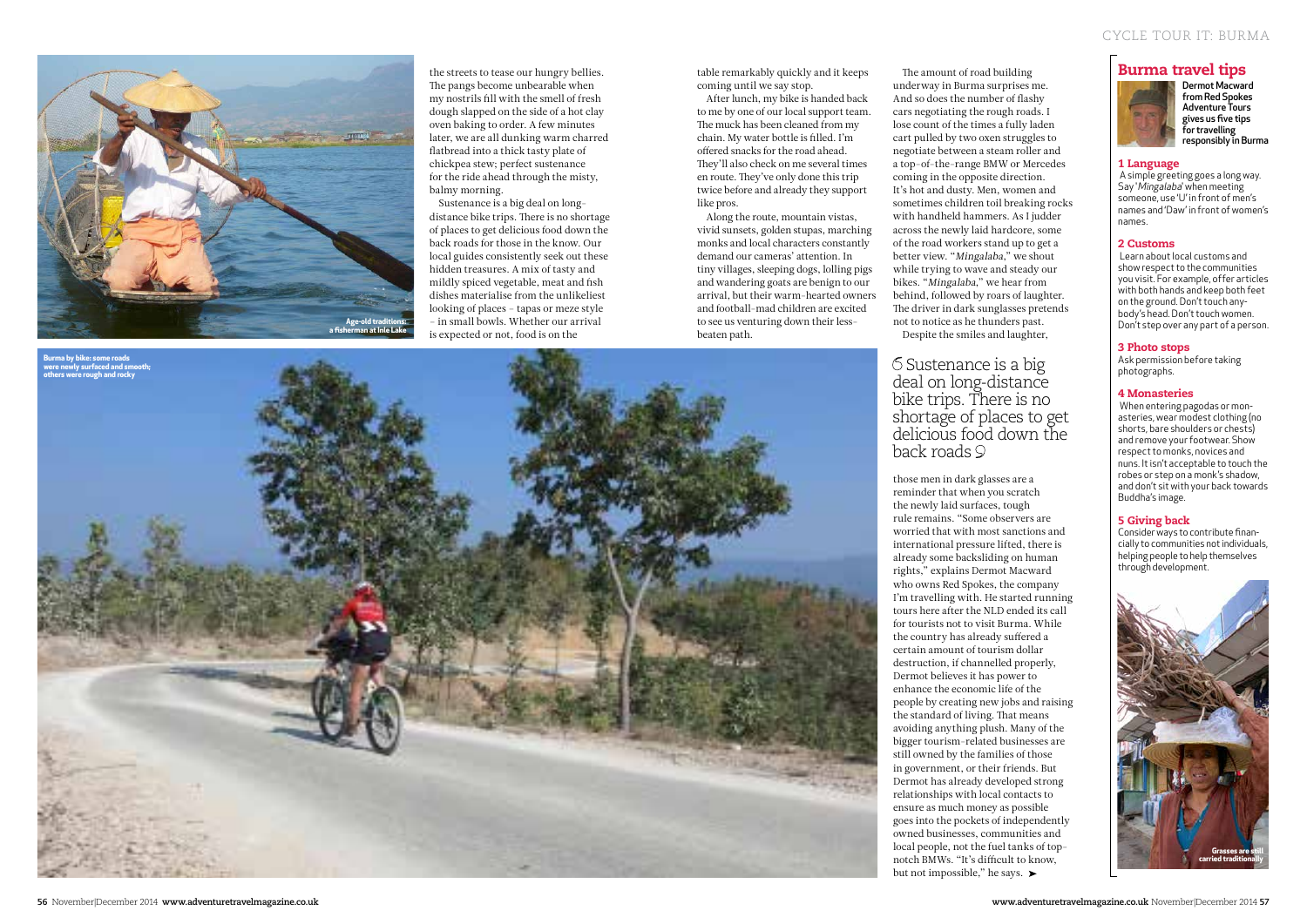# Aung San Suu Kyi in politics

Known as 'the lady' by the Burmese, Aung San Suu Kyi, who was under house arrest for almost 15 years and has won the Nobel Peace Prize, is planning to run for presidency in 2015. Here's a timeline of events

1941 Aung San (Aung San Suu Kyi's father) forms the Burma Independence Army.

1945 Aung San Suu Kyi is born. 

1947 Aung San and six members of his interim government are assassinated by political opponents.

1962 Gen Ne Win leads a military coup forming a single-party state.

**1974** The new constitution transfers power from the armed forces to a People's Assembly run by former military leaders.

1988 The National League for Democracy (NLD) is formed after a series of protests in favour of democracy, ending in the military taking over the country in a coup.

1989 Aung San Suu Kyi is put under house arrest.

1990 The National League for Democracy wins landslide victory in the general election, but the result is ignored by the military.

1991 Aung San Suu Kyi is awarded the Nobel Peace Prize for her commitment to peaceful change. . . . . . . . . . . . . . . . . . . . 

2008 The Government publishes a proposed new constitution that bans NLD opposition leader Aung San Suu Kyi from holding office.

November 2010 The main militarybacked party, the Union Solidarity and Development Party (USDP), claims a resounding victory in the first election for 20 years. The election is widely condemned as a sham. A week after the election, Aung San Suu Kyi, who had been prevented from taking part, is released from house arrest. . . . . . . . . . . . . . . . . . . . .

**November 2011** The NLD rejoins the political process and Aung San Suu Kyi says she will stand for election.

2012 NLD candidates sweep the board in parliamentary by-elections.

2015 Next general election.

I had no intention of bringing up the political situation in Burma. Surely to do so would be dangerous? The authorities are conspicuous by their absence. I sense a watchful eye in busier towns. A man who has a crisp white shirt and sunglasses doesn't mingle well with the locals even in his traditional longyi (sarong-style skirt) His aftershave has an undercover cop or man-of-power waft. No one is talking to him, so I'd say he's all ears.

Yet, as I cycle further into the heart of Burma, I find not only overwhelming support for Aung San Suu Kyi, but outspoken people who are not afraid and eager to talk about her. In one village, my curiosity is piqued by a gathering. A man is standing on a box calmly addressing his attentive audience. A great swathe of red material with white stars and yellow pheasants – the unmistakable symbol of Aung San Suu Kyi's NLD party – catches the soft breeze above his head.

"Things have changed in the past year," a local man tells me. "People are no longer afraid to show their support. I think 70% now openly support the lady. A year ago that man would've been arrested."

Now Burma is experiencing more press freedom, investment, tourism and better relations with the international community, but the people are not seeing any financial benefit yet.

"Everything is getting more expensive – property and the cost of living – but wages are not increasing. A sim card costs US\$200 – how do Burmese people afford that?" my new friend asks. "It's a whole year's earnings."

Mountain vistas, vivid sunsets, golden stupas, marching monks and local characters constantly demand our cameras' attention 9

The conversation turns to next year's election and the recent change in the constitution by the regime that prevents Aung San Suu Kyi from being elected as president. "Aung San Suu Kyi has a very difficult job to do. She has to change the constitution. The regime and the people with money and power won't want to give up what they have."

"Will she stand?" I ask.

"She has to," he says. "There is no one else waiting in the background to take over from Aung San Suu Kyi. She is our last hope."

I ask the man about attributing his comments. He takes my pen and writes his full name on my notes. "I'm not afraid," he says. "You can write my name."

He is strong and confident, but I am not. I think about the human rights back-sliding, reports of ethnic